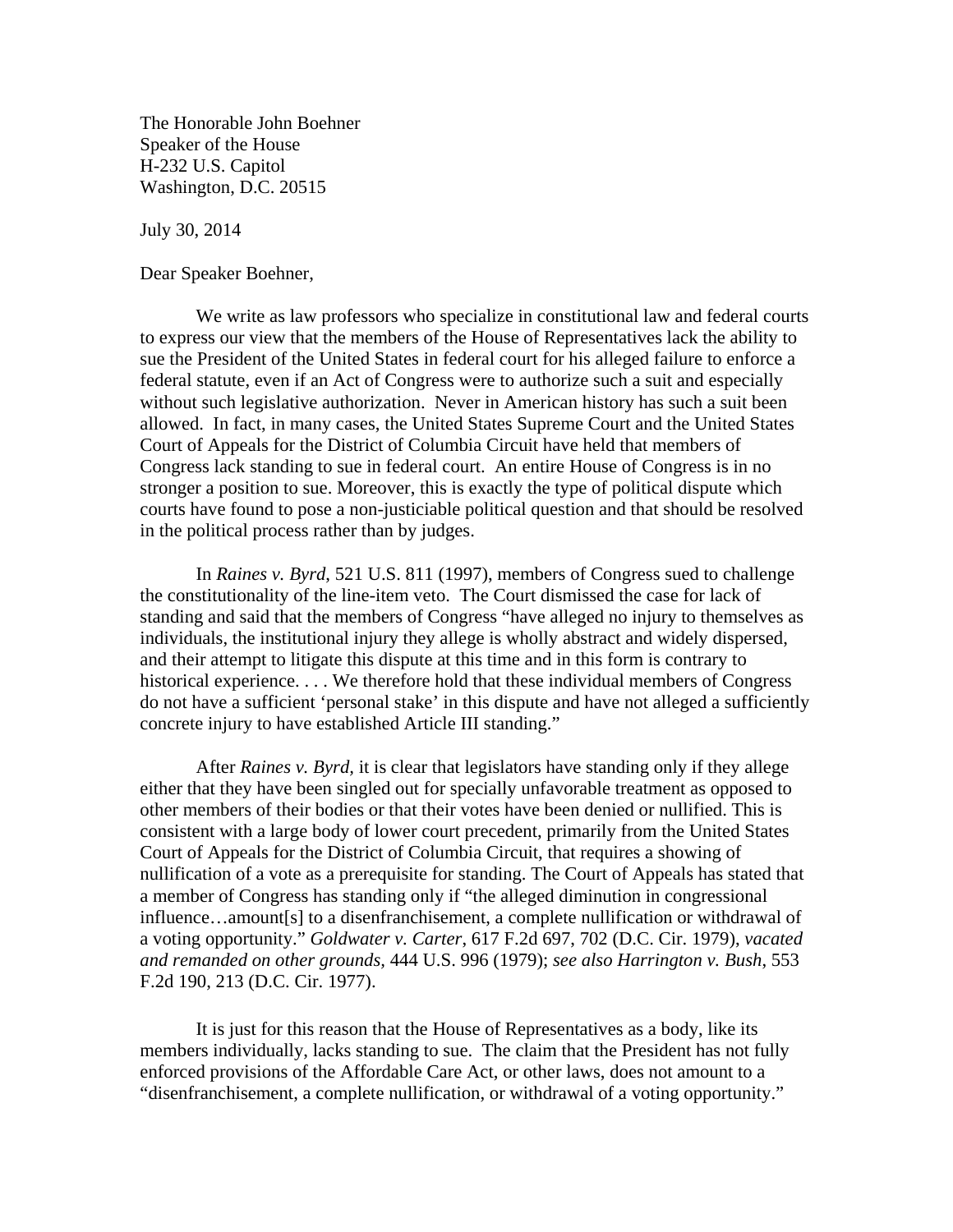Congress retains countless mechanisms to ensure enforcement of a law, ranging from use of its spending power to assigning the task to an independent agency.

 On many occasions throughout American history, the Supreme Court has seen the need for the federal judiciary to stay out of disputes between the elected branches of government. That is exactly the lesson that the proposed lawsuit would ignore. Thus the suit likely would be dismissed both for want of standing and because it poses a nonjusticiable political question. As Justice Scalia pointed out years ago, courts frequently fail to review actions or inaction by the Executive when a decision involves "a sensitive and inherently discretionary judgment call, ... the sort of decision that has traditionally been nonreviewable, . . . [and decisions for which] review would have disruptive practical consequences." *Webster v. Doe*, 486 U.S. 592, 608 (1988) (Scalia, J., dissenting). The question presented here poses the very essence of what the Supreme Court in *Baker v. Carr*, 369 U.S. 186, 217 (1962), said is a political question because of "the impossibility of deciding without an initial policy determination of a kind clearly for nonjudicial discretion; or the impossibility of a court's undertaking independent resolution without expressing lack of the respect due coordinate branches of government." The idea of a judge telling a President how to exercise his discretion in enforcing a law cuts at the heart of separation of powers and thus presents a question nonjusticiable in the courts.

 Under long-standing practice and precedents, disputes, such as this one between members of the House of Representatives and the President, must be worked out in the political process, not the courts.

Disclaimer: institutional affiliations are for identification purposes only.

Erwin Chemerinsky Dean University of California, Irvine School of Law

Janet Cooper Alexander Frederick I. Richman Professor of Law Stanford Law School

Peter Edelman Professor of Law Georgetown University Law Center

Lawrence Lessig Roy L. Furman Professor of Law Harvard Law School

Burt Neuborne Inez Milholland Professor of Civil Liberties New York University Law School